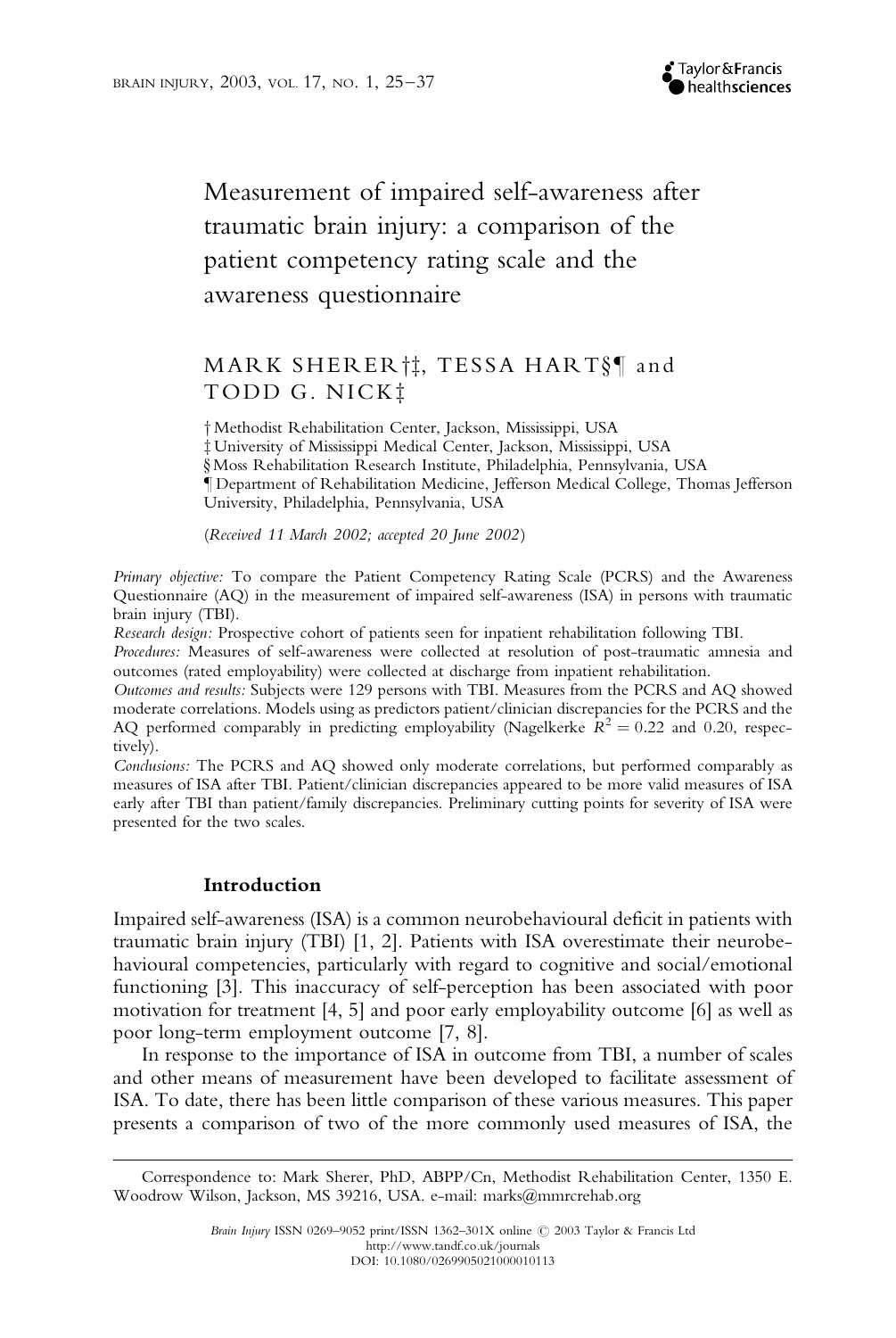Patient Competency Rating Scale (PCRS) [2] and the Awareness Questionnaire (AQ) [9].

The PCRS was developed by Prigatano et al. [2] to facilitate comparison of patients' self-ratings of competencies as compared to ratings of family members and clinicians. The 30 PCRS items assess competencies in such areas as activities of daily living, cognitive functioning, interpersonal functioning and emotional regulation [10]. The patient's ability to perform various tasks is rated on a Likert scale ranging from 1 (can't do) to 5 (can do with ease). There are forms for patient self-ratings, family/significant other ratings and clinician ratings. Possible total scores range from 30–150, with higher scores indicating higher levels of competence. Degree of ISA is determined by comparing patient self-ratings to family or clinician ratings [11]. These comparisons can be made by calculating discrepancy scores by subtracting total family or clinician ratings from total patient self-ratings. Another method involves tallying the number of items rated as more competent by the patient as compared to the informant, the same by the patient and the informant, and as more competent by the informant than the patient. Patients with more items self-rated as more competent as compared to informant ratings are considered to have poor selfawareness.

Test–re-test reliability and internal consistency are excellent for all three forms of the PCRS with test-re-test reliability coefficients ranging from 0.85–0.97 and internal consistency coefficients (Cronbach's  $\alpha$ ) ranging from 0.91–0.95 [11, 12]. Various studies have shown the PCRS to be sensitive to differences in patient, family and clinician perceptions of patient functioning [13] and decreases in ISA with the passage of time post-injury [14]. Degree of ISA as measured by the PCRS is associated with injury severity  $[15]$ , number of intracranial lesions on CT scans [16] and patient emotional distress [17,18]. In addition to patient populations from the US, the PCRS has been used with patients with TBI from Australia [14], Japan [19], New Zealand [20] and Spain [15].

The AQ was developed by Sherer *et al.* [9] as an alternative to the PCRS for research on ISA after TBI. A difference between the AQ and the PCRS is that, on the 17 AQ items, the patient's current functional abilities are rated in comparison to his/her pre-injury abilities, while on the PCRS, the amount of difficulty that the patient would have with each task is rated. AQ items are rated on a Likert scale ranging from 1 (much worse) to 5 (much better). Scores can range from 17–85, with a score of 51 indicating that the patient is functioning 'about the same' as his/ her pre-injury level. The capacity of the AQ to capture patient perceptions that they are functioning above their pre-injury levels is viewed as a strength of the AQ, as clinicians may encounter patients who report that they have been improved by their brain injuries. There are forms of the AQ for patient self-ratings as well as family/ significant other and clinician ratings. Degree of ISA is calculated by subtracting family/significant other ratings or clinician ratings from patient self-ratings. These discrepancy scores can range from  $-68$  to 68, although negative scores are rare. Higher discrepancy scores are associated with greater degrees of ISA.

Factor analysis of the AQ [9] has revealed three sub-scales. These are motor/ sensory (four items), cognition (seven items), and behavioural/affective (six items). Reliability studies of the AQ have revealed internal consistencies (Cronbach's  $\alpha$ ) of 0.88 for both patient and family ratings. Test–re-test reliabilities have not been reported. Studies of the AQ have shown the expected pattern with both acute and post-acute patients with TBI rating themselves as more intact than they were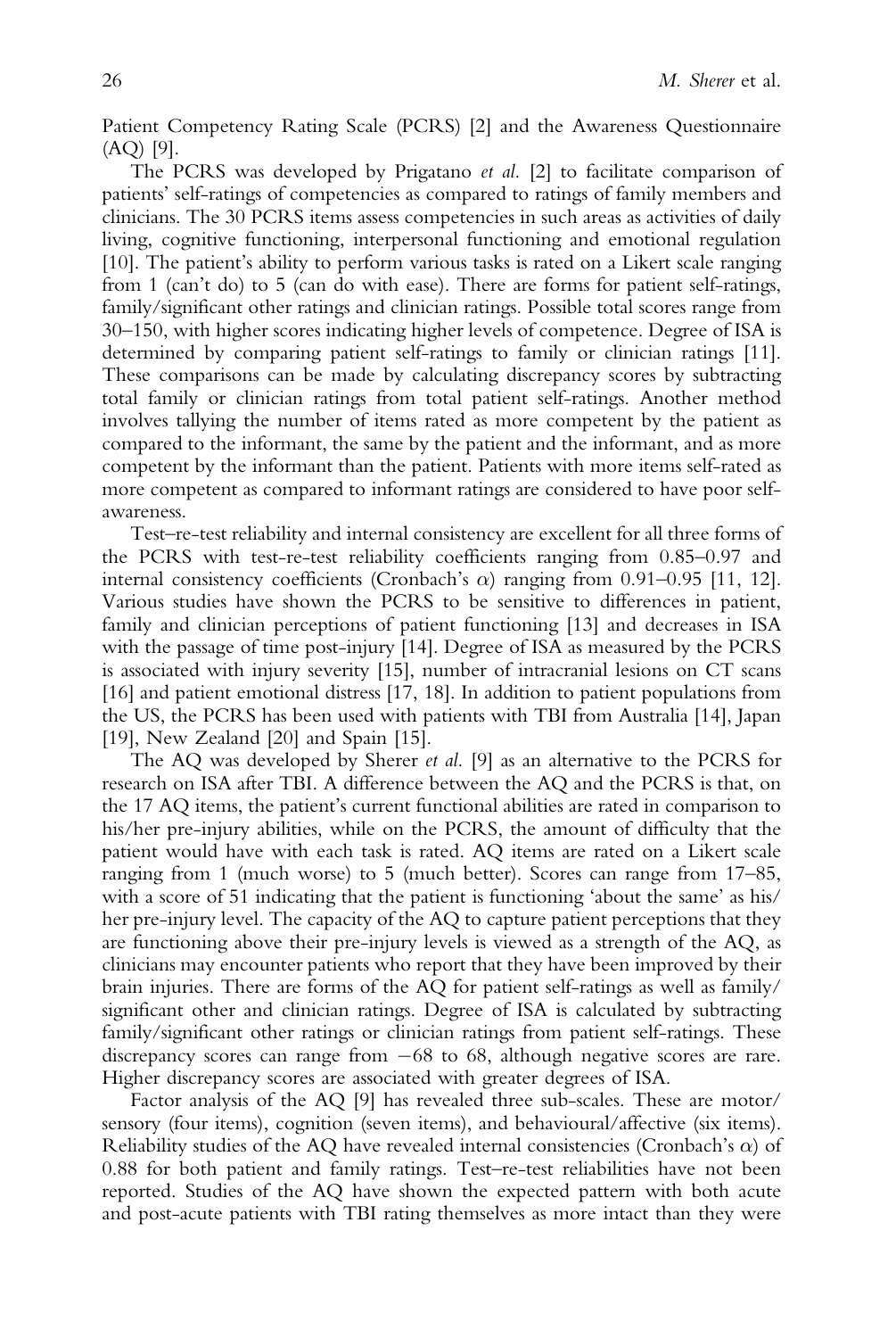rated by family members or clinicians [21]. AQ ISA discrepancy scores are correlated with injury severity [21] and are predictive of early employability [6] and late employment outcome [8].

The primary goal of the present investigation was to compare the PCRS and the AQ. Several analyses were performed to address this goal.

- (1) Correlations were examined between the corresponding PCRS and AQ patient, family and clinician ratings.
- (2) Correlations were examined between measures of ISA derived from the PCRS and the AQ.
- (3) The abilities of measures of ISA derived from the PCRS and the AQ were compared to predict employability after TBI.

Previous investigations have used patient/clinician discrepancies or patient/ family discrepancies to measure ISA. There has been little comparison of measures of ISA derived from patient/clinician discrepancies as opposed to patient/family discrepancies. A secondary goal of the investigation was to perform such a comparison and to further examine clinicians' perceptions of patient functioning as compared to family/significant others' perceptions of patient functioning. Analyses were performed to achieve this goal. (1) Correlations among patient self-ratings, clinician ratings and family ratings were calculated. (2) The abilities of ISA measures calculated as patient/clinician discrepancies vs patient/family discrepancies to predict employability were compared.

# Method

#### Study population

The study population for the present study consisted of qualified subjects with TBI who were admitted to one of two inpatient brain injury rehabilitation programmes (Methodist Rehabilitation Centre and MossRehab). The majority of subjects were recruited as part of National Institute on Disability and Rehabilitation Research (NIDRR) TBI Model Systems programmes at the two sites. One site (MossRehab) also recruited persons with TBI who were not TBI Model Systems subjects. Inclusion criteria for the TBI Model Systems programme include: medically documented TBI; treatment at an affiliated Level I trauma centre within 24 hours of injury; receipt of inpatient rehabilitation within the Model System; admission to inpatient rehabilitation within 72 hours of discharge from acute care; aged at least 16 at the time of injury; and provision of informed consent by the person with injury or a legal proxy. TBI Model Systems subjects were recruited for participation in the TBI Model Systems programme at admission to inpatient rehabilitation,while nonsystem subjects were recruited when they met other qualifications required for the present study. Non-system subjects were similar to TBI Model Systems subjects, except that they received emergency and acute medical care at non-affiliated Level 1 trauma centres and, in a few cases, were sent home briefly or treated in sub-acute rehabilitation programmes before admission to acute rehabilitation at the study centre. To qualify for the present study, subjects were also required to have emerged from post-traumatic amnesia (PTA) prior to discharge from inpatient rehabilitation, speak English, be free from pre-morbid conditions such as stroke, mental retardation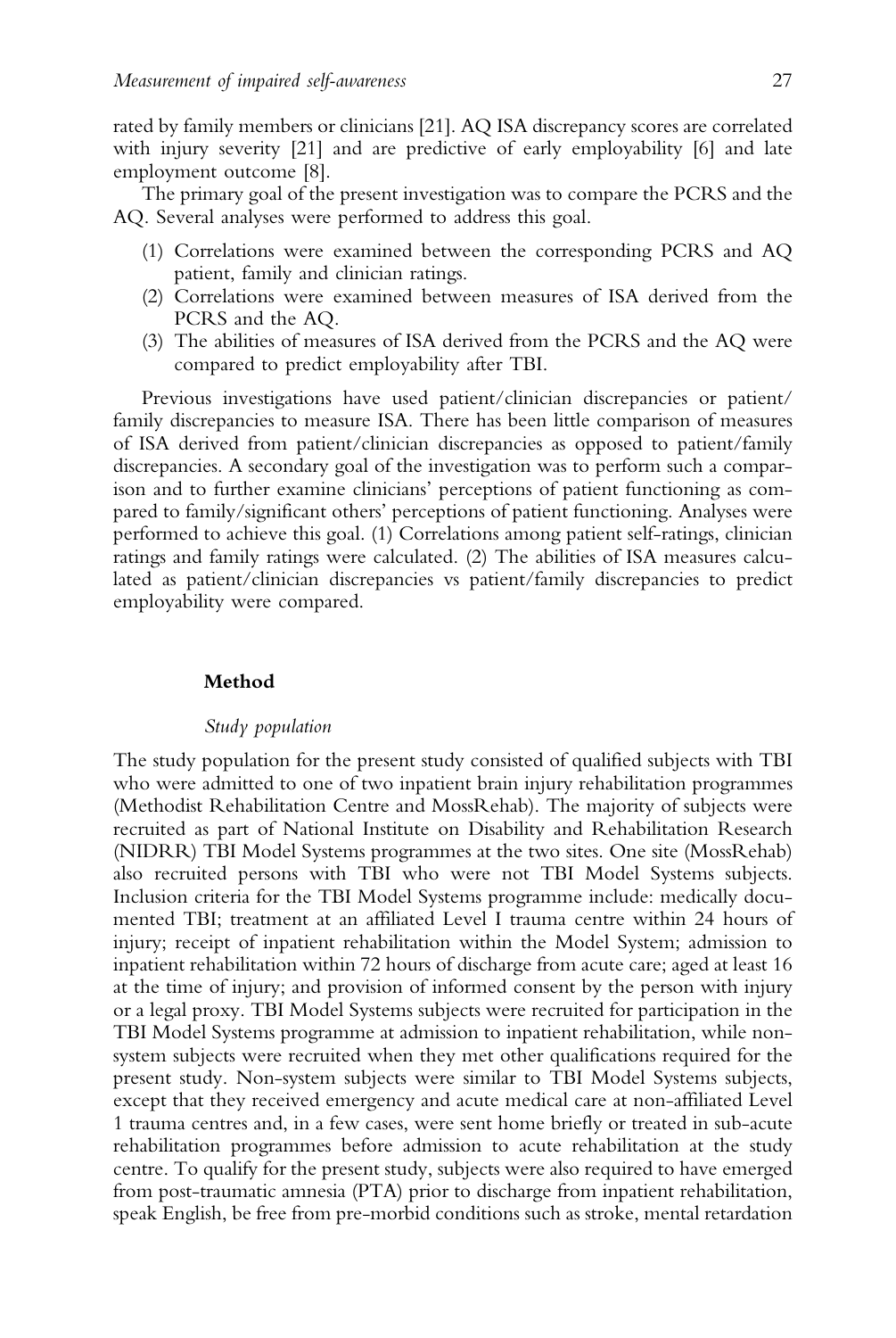or severe psychiatric illness,and be free from severe language disorders that would compromise their ability to complete required questionnaires.

#### Data collection

Demographic information (age, gender, years of education) and injury severity data were collected through review of medical records and interview with patients and family members. Functional Independence Measure<sup>TM</sup> (FIM) scores were rated at admission to inpatient rehabilitation,while Disability Rating Scale (DRS) data were rated at discharge from inpatient rehabilitation. All patients had emerged from PTA prior to collection of PCRS or AQ self-ratings. Some patients had emerged from PTA prior to rehabilitation admission; for other patients, PTA resolution was determined prospectively by administration of the Galveston Orientation and Amnesia Test. Family/significant others and clinician PCRS and AQ ratings were obtained within a few days of patient self-ratings. Clinician ratings were completed by the neuropsychologist working with the patient. Chronicity of injury was calculated as the interval in days from date of injury to date of assessment with the AQ and PCRS.

For descriptive purposes, injury severity was determined by Glasgow Coma Scale (GCS) [22] scores. GCS ratings were obtained at admission to the Emergency Departments following TBI. Severity was classified in the usual way with scores from  $3-8$  indicating severe TBI, scores from  $9-12$  indicating moderate TBI, and scores from 13-15 indicating mild TBI [23]. Another common index of TBI severity is time to follow commands (TFC). For this study,TFC was defined as the interval, in days, from injury until the patient was able to follow instructions at two consecutive assessments within a 24 hour period. TFC has also been shown to be a powerful predictor of functional recovery after TBI [24, 25]. TFC, rather than GCS, was used in regression models to predict outcome, as it is expected that measures of injury severity collected at a later time post-injury will be more predictive of functional outcome [26].

The PCRS and AQ were used as measures of ISA. Totals were computed for the patient, family/significant other, and clinician forms of the PCRS and AQ. Four ISA scores were calculated for the PCRS and the AQ by subtracting the clinician total scores from the patient total scores (PCRS P-C and AQ P-C) and subtracting the family/significant other scores from the patient scores (PCRS P-F and AQ P-F).

#### Measures

# Functional Independence Measure

The FIM [27] is an 18-item rating scale assessing patients' level of independence. Each item is rated on a scale of 1 (total assistance) to 7 (complete independence). The FIM assesses the level of independence in self-care, mobility, bowel and bladder management, communication, cognition and psychosocial adjustment. Rasch analysis has revealed two main factors or traits underlying FIM items: a motor and a cognitive factor [28,29].

#### Disability Rating Scale

The Disability Rating Scale (DRS) [30,31] was used to obtain the index of employability used as the outcome for Analysis 3. The DRS is a 30-point scale which rates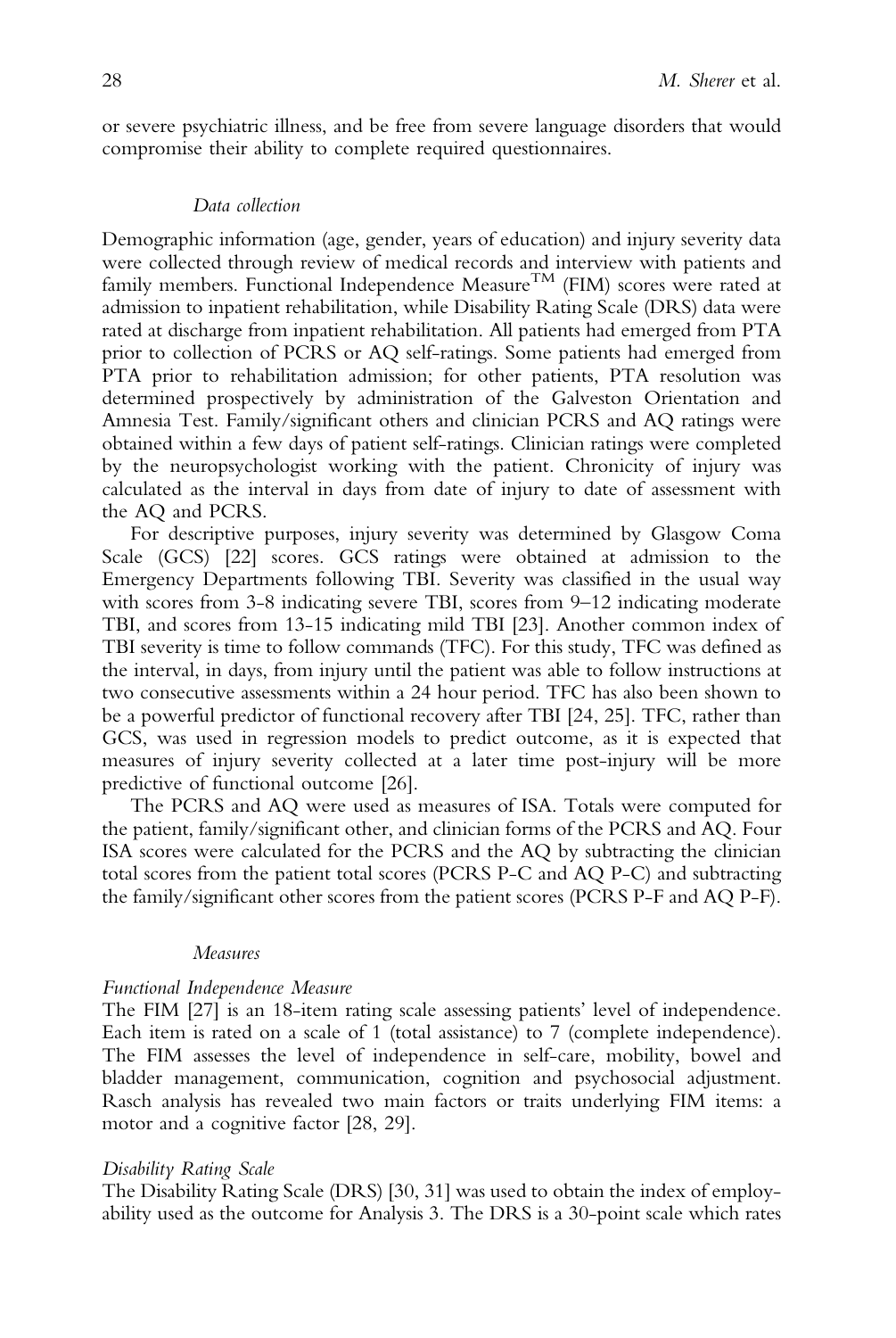eight areas of functioning: eye opening; verbalization; motor response; level of cognitive ability for daily activities of feeding, toileting and grooming; overall level of dependence; and employability. Each area of functioning is rated on a scale of  $0-3$ , 4 or 5, with higher scores representing lower levels of functioning. Scores on each item are summed to yield a total score between  $0-30$ , with a higher score indicating greater disability. DRS ratings in the present investigation were generally completed by the treating physician or by a consensus of the treating team. For the present analysis, only the DRS employability rating was used. A rating of 3 on this item indicates that the patient is not employable under any circumstances, while lower ratings indicate some degree of employability ranging from sheltered workshop to competitive employment. For the multivariable logistic regression analyses, subjects with DRS employability ratings of 3 were coded as not employable, while all others were coded as employable.

#### Analyses

Descriptive statistics (means, standard deviations, quartiles and ranges) were calculated for patient self-ratings, clinician ratings and family ratings for the PCRS and the AQ as well as for PCRS P-C, PCRS P-F, AQ P-C and AQ P-F. For both the PCRS and the AQ, Friedman's tests were computed to compare overall differences among the patient, family/significant other and clinician scores. Pairs of scores were compared using Wilcoxon's matched paired signed rank test. In order to examine associations between scores derived from the PCRS and the AQ, Spearman correlation coefficients  $(r<sub>s</sub>)$  were computed for relationships of the PCRS patient, family/ significant other and clinician scores and the  $AQ$  patient, family/significant other and clinician scores. Associations among the 4 ISA scores (PCRS P-C, PCRS P-F, AQ P-C and AQ P-F) were also examined using  $r_s$ .

Multivariable logistic regression analyses were calculated to compare the predictive strengths of the four ISA scores (PCRS P-C, PCRS P-F, AQ P-C and AQ P-F) for predicting employability at rehabilitation discharge. Four models were developed, one for each measure of ISA. Other predictors included in each model were age at time of injury, years of education, time to follow commands and total FIM score at rehabilitation admission. For the multi-variable logistic regression analyses, imputed values were used when data were missing on the predictor variables. For patients missing only one of the items for the PCRS or AQ measures, the medians of the completed items in the relevant sub-scales were used as the imputed values. For all other missing values, individual predictive models, utilizing the interrelationships among the other predictor variables and outcome, were used to impute the missing values for each predictor variable.

Finally, based on results of the multivariable logistic regression analyses, preliminary cutting points for degree of ISA were established for PCRS P-C and AQ P-C. Each set of scores was divided into groups with mild or no ISA, moderate ISA and severe ISA based on probabilities of employability at rehabilitation discharge. Scores indicating mild or no ISA were associated with >50% probability of employability, moderate ISA indicated 50–25% probability of employability, and severe ISA indicated <25% probability of employability. These cutpoints were established to provide clinicians with a preliminary guide to assist with interpretation of PCRS and AQ scores.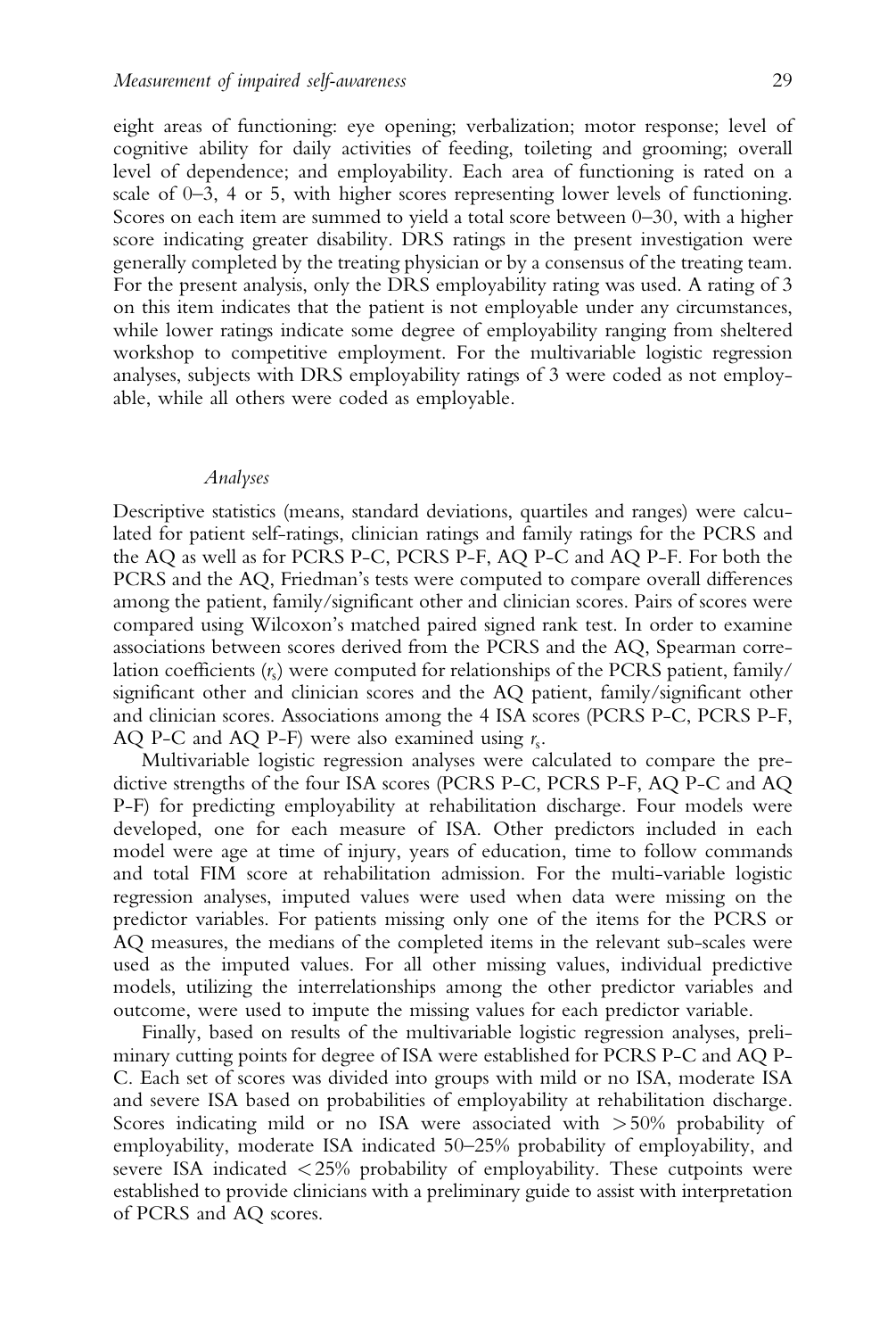#### Results

#### Study population

During the study period,144 TBI Model Systems subjects were enrolled at the two study sites. Of these patients,58 failed to meet the additional criteria for inclusion in the present study. Reasons for exclusion were failure to emerge from PTA prior to rehabilitation discharge ( $n = 33$ ), discharged before data could be collected  $(n = 11)$ , non-English speaking  $(n = 4)$ , pre-existing conditions  $(n = 4)$ , severe aphasia ( $n = 3$ ) and declined to participate ( $n = 3$ ). An additional 58 non-system subjects met all inclusion criteria and were asked to consent to participate in the study; 15 of these declined to participate. As a result, the final study population consisted of 129 subjects (86 TBI Model Systems subjects and 43 non-system subjects). Characteristics of the study sample are presented in table 1. This group of patients was previously reported on in another investigation of impaired selfawareness [6]. DRS at rehabilitation discharge was missing for six subjects. These subjects were excluded from the multivariable logistic regression analyses for predicting employability at rehabilitation discharge. Most subjects were males (84%) who sustained severe TBI (63%). Forty-six per cent of subjects were rated as having some degree of employability at rehabilitation discharge.

# Analyses

Descriptive statistics for PCRS and AQ scores are shown in table 2. Friedman's tests for both the PCRS and AQ showed significant differences overall among the patient, family/significant other and clinician scores (both  $p < 0.001$ ). Wilcoxon's

| Descriptors                                     | Missing $(\%)$ | $n \ (\%)$ | Median [25th, 75th percentile] |
|-------------------------------------------------|----------------|------------|--------------------------------|
| Categorical                                     |                |            |                                |
| <b>Sex</b>                                      | $\theta$       |            |                                |
| Male                                            |                | 108 (84%)  |                                |
| Female                                          |                | 21 (16%)   |                                |
| GCS total                                       | 6(5%)          |            |                                |
| $3 - 8$                                         |                | 77 (63%)   |                                |
| $9 - 12$                                        |                | 23 (18%)   |                                |
| $13 - 15$                                       |                | 23 (18%)   |                                |
| Employable                                      | 6(5%)          |            |                                |
| Yes                                             |                | 56 (46%)   |                                |
| $\rm No$                                        |                | 67 (54%)   |                                |
| Continuous                                      |                |            |                                |
| Age                                             | $\Omega$       |            | $33$ [22, 45]                  |
| Education                                       | $1(0.8\%)$     |            | $12$ [10, 13]                  |
| Duration of PTA                                 | 44 (34%)       |            | 28 [16, 47]                    |
| Time to follow commands                         | 4(3%)          |            | 3 [1, 14]                      |
| Chronicity                                      | $\Omega$       |            | $35$ [23, 59]                  |
| FIM total at rehabilitation<br>admittance       | 16 (12%)       |            | 54 [38, 72]                    |
| Time from injury to<br>rehabilitation discharge | $\theta$       |            | 42 [32, 77]                    |

Table 1. Description of the study sample on demographics and predictors other than awareness scores  $(n = 129)$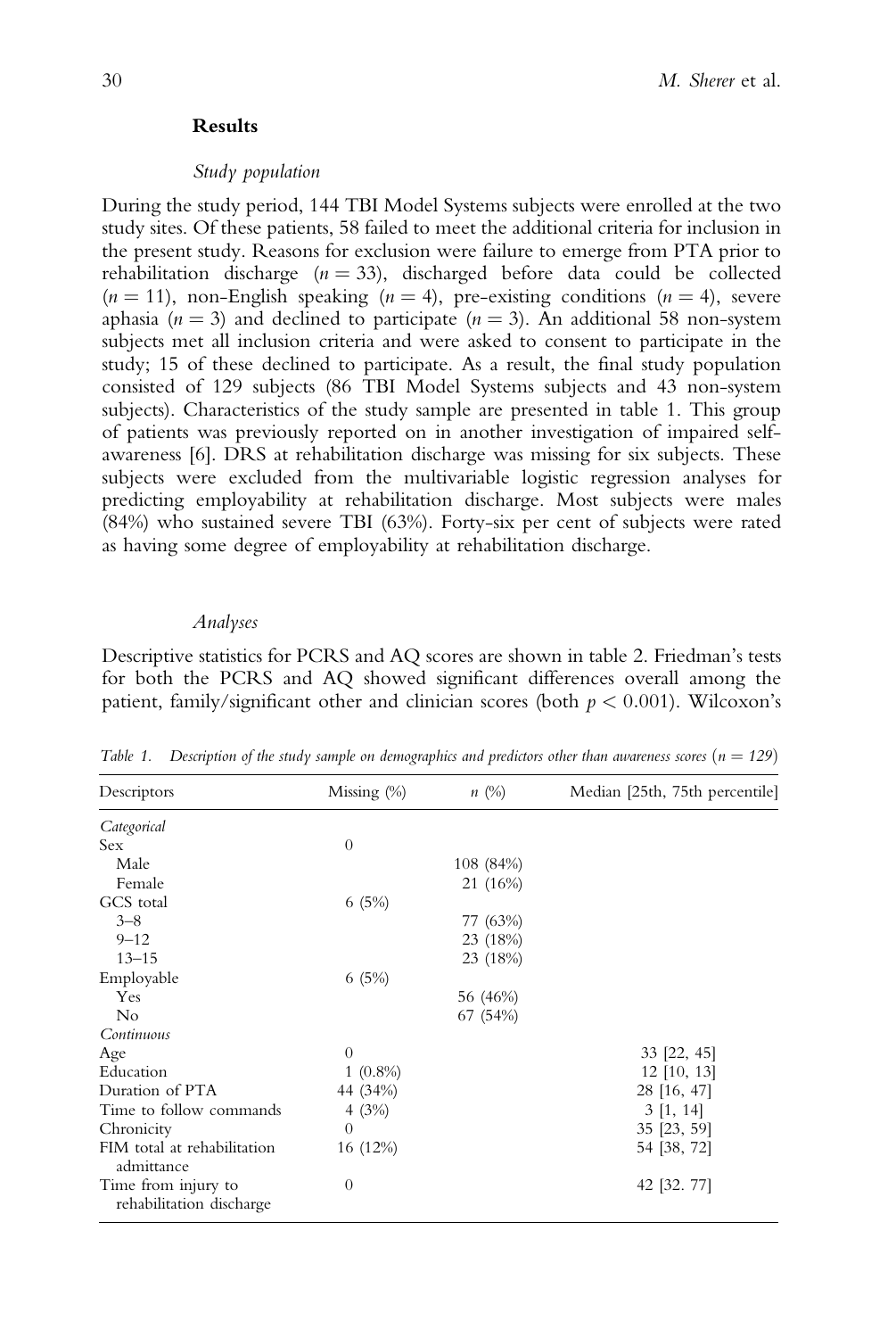| Measures    |                                           | M(SD)                      | 25th, 50th, 75th<br>Percentiles    | Minimum,<br>maximum |
|-------------|-------------------------------------------|----------------------------|------------------------------------|---------------------|
| <b>PCRS</b> | Patient self-ratings<br>Clinician ratings | 115.0(18.4)<br>89.0 (17.0) | 104.5, 116, 127<br>75.5, 91, 102.5 | 36, 150<br>38, 127  |
|             | Family ratings                            | 104.9 (19.2)               | 94.5, 107, 117                     | 34, 145             |
|             | Patient-clinician                         | 26.0(24.6)                 | 10, 24, 43.5                       | $-33,84$            |
|             | Patient-family                            | 10.1(24.5)                 | $-5, 9, 25$                        | $-43, 80$           |
| AQ          | Patient self-ratings                      | 48.5(11.4)                 | 43, 48, 53                         | 17, 85              |
|             | Clinician ratings                         | 32.2(5.9)                  | 27, 32, 37                         | 20, 47              |
|             | Family ratings                            | 39.8 (11.1)                | 31, 39, 47.5                       | 17, 74              |
|             | Patient-clinician                         | 16.4(13.0)                 | 7.5, 14, 23                        | $-7, 55$            |
|             | Patient-family                            | 8.8(15.7)                  | 0.0, 7.0, 17.5                     | $-30, 60$           |

Table 2. Descriptive statistics for PCRS and AQ scores

matched paired signed rank tests showed for both the PCRS and AQ that the clinician scores had observed values significantly lower (more impaired) than the family/significant other scores (PCRS medians of 91 and 107, respectively; AQ medians 32 and 39, respectively; both  $p < 0.001$ ). Additionally, the family/significant other scores had observed values significantly lower than the patient scores for both the PCRS and AQ (PCRS medians of 107 and 116, respectively; AQ medians of 39 and 48, respectively; both  $p < 0.001$ ).

Spearman correlation coefficients for the patient, family/significant other and clinician ratings for the PCRS and the AQ are presented in table 3. Among PCRS scores and among AQ scores, patient self-ratings were not correlated with clinician or family/significant other ratings,while clinician ratings were moderately correlated with family/significant other ratings  $(r_s = 0.36$  and 0.44, respectively). Examination of correlations between the PCRS and the AQ revealed that for each PCRS patient, clinician and family/significant other score the highest correlation was with the corresponding AQ score. These correlations ranged from 0.50–0.69.

Spearman correlation coefficients for the four ISA scores are presented in table 4. The two PCRS scores (PCRS P-C and PCRS P-F) were significantly associated, as were the two AQ scores (AQ P-C and AQ P-F)  $(r_s = 0.64$  and 0.65, respectively). Examination of Spearman correlation coefficients between ISA scores from the two measures reveals that the strongest associations are between the corresponding ISA measures; PCRS P-C with AQ P-C,  $r_s = 0.61$ , and PCRS P-F with AQ P-F,  $r_{\rm s} = 0.50$ .

|                     | <b>PCRS</b><br>Family | <b>PCRS</b><br>Clinician | AO<br>Patient | AО<br>Family | AO<br>Clinician |
|---------------------|-----------------------|--------------------------|---------------|--------------|-----------------|
| <b>PCRS</b> Patient | 0.11                  | $-0.02$                  | $0.50**$      | 0.12         | 0.08            |
| <b>PCRS</b> Family  |                       | $0.36**$                 | 0.06          | $0.62**$     | $0.35**$        |
| PCRS Clinican       |                       |                          | 0.06          | $0.21*$      | $0.69**$        |
| AQ Patient          |                       |                          |               | 0.06         | $-0.06$         |
| AQ Family           |                       |                          |               |              | $0.44**$        |

Table 3. Spearman correlation coefficients for PCRS and AQ scores

\*  $p < 0.05$ ; \*\*  $p < 0.01$ .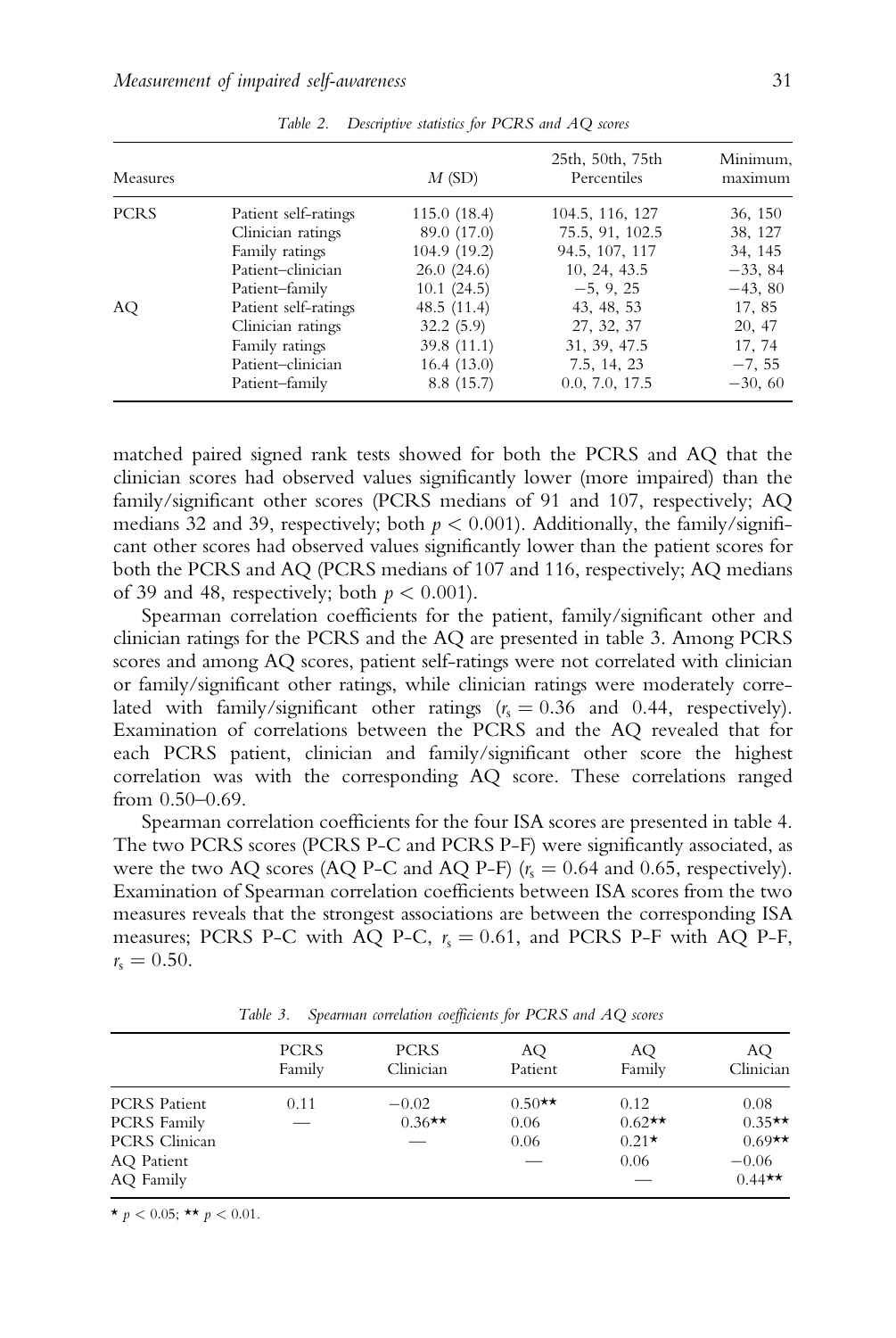|                                | PCRS P-F      | AQ P-C                                                | AQ P-F                        |
|--------------------------------|---------------|-------------------------------------------------------|-------------------------------|
| PCRS P-C<br>PCRS P-F<br>AQ P-C | $0.64*$<br>__ | $0.61*$<br>$0.37*$<br>$\hspace{0.1mm}-\hspace{0.1mm}$ | $0.34*$<br>$0.50*$<br>$0.65*$ |

Table 4. Spearman correlation coefficient for ISA measures

 $\star$  p < 0.01.

Results of multivariable logistic regression analyses are presented in tables 5 and 6. Table 5 compares the predictive powers of PCRS P-C and AQ P-C for predicting employability at rehabilitation discharge, while table 6 compares the predictive powers of PCRS P-F and AQ P-F for predicting employability at rehabilitation discharge. All effects are interquartile-range coefficients. Interquartile-range coefficients (or odds ratios) are the effects (changes in predicted likelihood of employability) of increasing each predictor variable from its lower quartile to its upper quartile. The measures of ISA derived from patient/clinician discrepancies made independent contributions to predicting employability, while measures of ISA derived from patient/family discrepancies did not. Patients with

Table 5. Comparison of multivariable logistic regression models for predicting employability with patient–clinician discrepancies

| Predictors        | <b>PCRS</b>              |                       |                 | AO.                      |                       |                 |
|-------------------|--------------------------|-----------------------|-----------------|--------------------------|-----------------------|-----------------|
|                   | 25th, 75th<br>comparison | Effect $(95\%CI)$     | <i>p</i> -value | 25th, 75th<br>comparison | Effect $(95\%CI)$     | <i>p</i> -value |
| Age               | 22, 45                   | $0.61$ $(0.35, 1.06)$ | 0.08            | 22, 45                   | $0.56$ $(0.31, 1.02)$ | 0.06            |
| Education         | 10, 13                   | 1.60(1.02, 2.51)      | 0.04            | 10, 13                   | 1.55(1.00, 2.40)      | 0.05            |
| <b>TFC</b>        | 1, 12                    | $0.83$ $(0.55, 1.25)$ | 0.37            | 1, 12                    | $0.86$ $(0.59, 1.27)$ | 0.45            |
| <b>FIM</b>        | 38, 71                   | $1.11$ $(0.55, 2.24)$ | 0.77            | 38, 71                   | $1.02$ $(0.51, 2.04)$ | 0.96            |
| Patient-clinician | 10, 43                   | $0.36$ $(0.19, 0.67)$ | 0.004           | 8, 23                    | 0.48(0.26, 0.90)      | 0.03            |

All effects are interquartile-range coefficients. Interquartile-range coefficients are the effects (changes in probability of employability) of increasing each predictor variable from its lower quartile to its upper quartile.

Table 6. Comparison of multivariable logistic regression models for predicting employability with patient–family discrepancies

|                | <b>PCRS</b>              |                       |            | AO.                      |                       |                 |
|----------------|--------------------------|-----------------------|------------|--------------------------|-----------------------|-----------------|
| Predictors     | 25th, 75th<br>comparison | Effect $(95\%CI)$     | $p$ -value | 25th, 75th<br>comparison | Effect $(95\%CI)$     | <i>p</i> -value |
| Age            | 22, 45                   | $0.63$ $(0.37, 1.08)$ | 0.10       | 22, 45                   | $0.66$ $(0.36, 1.19)$ | 0.16            |
| Education      | 10, 13                   | 1.46(0.96, 2.23)      | 0.08       | 10, 13                   | 1.48(0.96, 2.27)      | 0.07            |
| TFC.           | 1, 12                    | 0.80(0.55, 1.17)      | 0.26       | 1, 12                    | $0.82$ $(0.57, 1.19)$ | 0.29            |
| <b>FIM</b>     | 38, 71                   | $1.16$ (0.60, 2.27)   | 0.65       | 38, 71                   | 1.20(0.61, 2.35)      | 0.59            |
| Patient-family | $-5, 25$                 | 0.73(0.45, 1.20)      | 0.43       | 0, 17                    | $0.86$ $(0.53, 1.39)$ | 0.36            |

All effects are interquartile-range coefficients. Interquartile-range coefficients are the effects (changes in probability of employability) of increasing each predictor variable from its lower quartile to its upper quartile.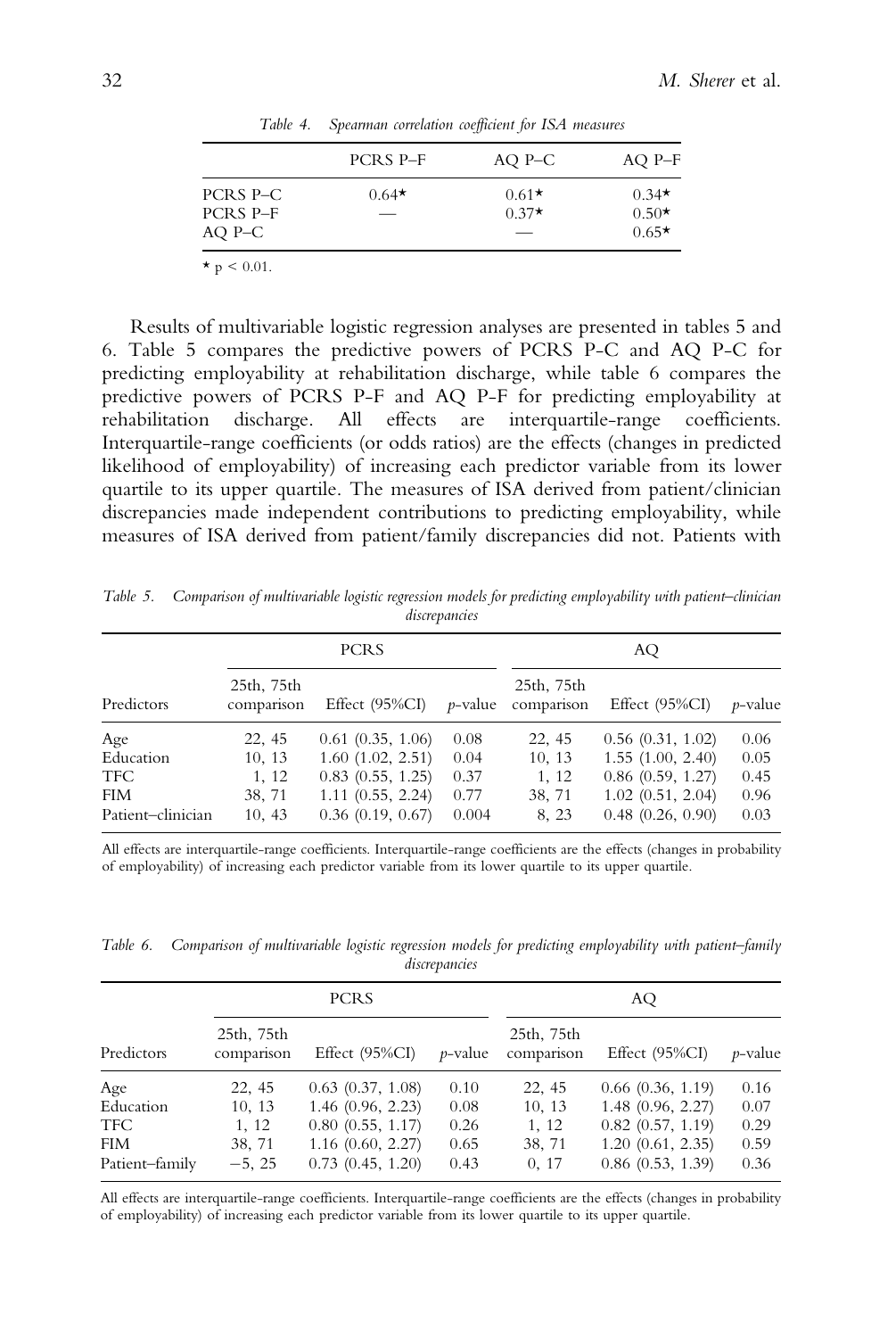lower patient/clinician discrepancies (more accurate self-awareness) were more likely to be rated as employable at rehabilitation discharge than those with higher patient/clinician discrepancies (less accurate self-awareness). Figure 1 shows the relationships of PCRS P-C and AQ P-C scores to probability of employability at rehabilitation discharge. The interquartile-range odds ratios for PCRS P-C and AQ P-C were 0.36 and 0.48, respectively, indicating that patients scoring at the 75th percentile on PCRS P-C were only 0.36 times as likely to be employable as those scoring at the 25th percentile, and patients scoring at the 75th percentile of AQ P-C were only 0.48 times as likely to be employable as those scoring at the 25th percentile. In other words, patients showing more accurate self-awareness on the PCRS were 2.8 times as likely to be employable as those showing poor awareness, while patients showing more accurate self-awareness on the AQ were 2.1 times as likely to be employable. The PCRS P-C model accounted for 22% (Nagelkerke  $R^2$ ) of the variability in employability, while the  $AQ$  P-C model accounted for 20% of the variability in employability.

In two of the four regression models, there was a significant education effect. Patients with higher education levels were more likely to be rated as employable at rehabilitation discharge than those with lower education levels. Surprisingly, neither time to follow commands nor FIM at rehabilitation admission made independent contributions to predicting employability in any of the models.

Visual inspection of regression plots in figure 1 showing the relationships of PCRS P-C and AQ P-C to probability of employability indicated that low levels of ISA were not associated with decreases in probability of employability. This finding suggested that tentative cutting points for severity of ISA could be established based on decreases in probability of employability associated with certain



Figure 1. Simple (adjusted) relationships of PCRS P-C and AQ P-C to rated employability.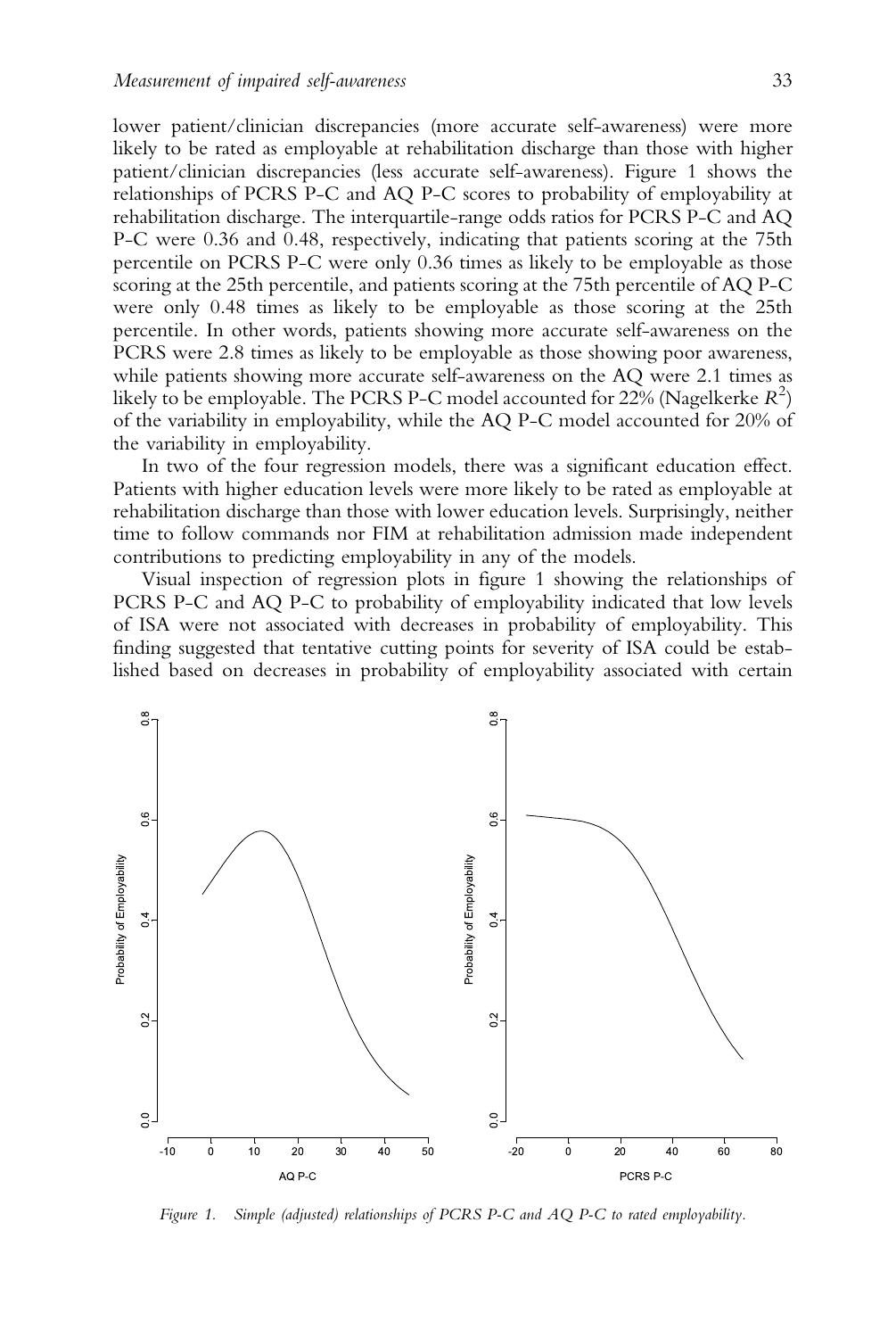ranges of PCRS P-C and AQ P-C scores. Noting that  $\sim$  50% of subjects were rated as having some degree of employability at rehabilitation discharge, tentative cutting points were derived for mild or no ISA, moderate ISA and severe ISA for PCRS P-C and AO P-C, by determining which scores were associated with  $>50\%$  predicted probability of employability (mild or no ISA), 50–25% probability of employability (moderate ISA), and  $\langle 25\%$  probability of employability (severe ISA). Using this methodology, for the PCRS P-C, scores  $<$  28 indicated mild or no ISA, scores from 28-51 indicated moderate ISA, and scores  $>$  51 indicated severe ISA. For the AQ P-C, scores  $\leq$  20 indicated mild or no ISA, scores from 20–29 indicated moderate ISA, and scores > 29 indicated severe ISA.

# Discussion

On both measures of patient competency used in the current investigation, the PCRS and the AQ, patients with acute TBI rated themselves as functioning better, overall, compared to the ratings of their therapists and family members. The average patient self-rating was equivalent to an overall item rating just below the 'fairly easy to do' level on the PCRS, and just below the 'about the same (as before injury)' level on the  $AQ$ . In contrast, clinicians provided an average rating equivalent to just below 'can do with some difficulty' on the PCRS,and just below 'a little worse' on the AQ. Thus, consistent with previous research, patients rated themselves as more capable than therapists rated them whether the rating was compared to pre-injury function or to an absolute competency scale. Family ratings were intermediate between patient and therapist ratings, but were significantly correlated with clinician ratings for both scales; in contrast, the patient self-ratings were not related to either collateral score. Although there is no direct external validation of the ratings in this investigation, the observed set of relationships supports the notion that family and clinician ratings are based on some 'reality' of deficits and impairments and that patient ratings reflect, at least in part, impaired awareness of those deficits.

The intermediate position of the family rating between the other two in this investigation is of interest and would be worthy of further exploration. This finding in light of the significant correlation between the two sets of raters suggests that the family and clinician ratings were based upon similar observations, but that the family raters adopted a less severe standard for rating a behaviour as problematic. Possibly, clinicians rated deficits and behaviours as more severe because their past experience allowed them to appreciate the future impact of those problems, whereas family members were experiencing TBI-related impairments for the first time. Alternatively, clinicians may have had more opportunity to observe patients' deficits as all patients in this study were rated while they were in inpatient rehabilitation. Family/significant other perceptions of patient behaviours may change after discharge, when family members have more opportunity to directly experience patients' deficit in the home environment.

Few previous studies have performed direct comparisons between different collateral respondents in studies of ISA. In Fleming and Strong's [14] longitudinal study of ISA, family and therapist ratings on the PCRS were compared when patients were 3 months post-TBI. Fleming and Strong reported that the two sets of ratings were nearly identical,at a mean level very close to the mean family rating level in the current study. While not clearly stated, it appears that some of Fleming and Strong's subjects were still in inpatient rehabilitation at the time of the 3 months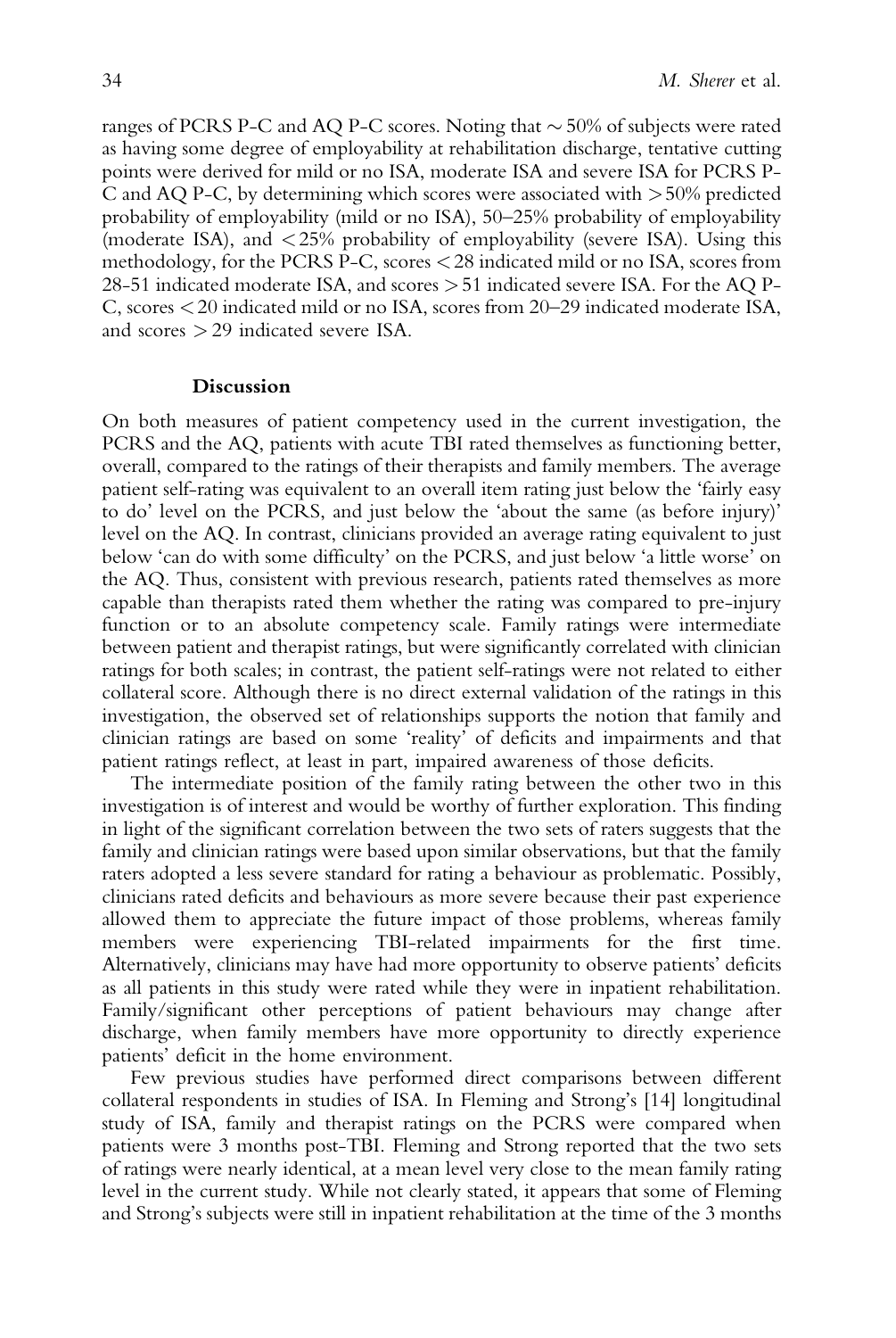post-injury ratings, while others may have been outpatients. In the present study, with a median time of  $35$  days post-injury, all subjects were still in inpatient rehabilitation. The greater agreement in clinician and family/significant other ratings obtained in the Fleming and Strong study may have been related to increased family exposure to patients' deficits, due both to the longer time post-injury and the likelihood that some patients were living at home by the time they were rated. Additional investigation is needed to determine if family/significant other and clinician ratings of patient functioning generally become more similar as the time since injury increases.

Even though scores from the PCRS and the AQ were only moderately correlated, the two instruments performed very similarly in prediction of a shortterm outcome (rated employability at hospital discharge). That is, the patient– clinician discrepancy scores based on both scales made independent contributions to predicting employability ratings on the DRS. However, for neither of the scales did the patient–family discrepancy scores contribute to that prediction. As noted above, this finding may indicate that clinician ratings were based on a more accurate appreciation of patients' deficits due to more opportunity to observe these deficits as well as a better appreciation of the long-term functional impact of cognitive and behavioural deficits after TBI. While one might expect that scores derived from one clinician rating (the AQ and PCRS) should predict another (employability ratings on the DRS),AQ and PCRS ratings were obtained independently from DRS employability ratings. That is, they were obtained at different points in time from different clinicians. Even thought the clinician ratings were obtained independently, the clinicians who made these ratings may have shared similar notions regarding the impact of neurobehavioural deficits on long-term outcome. It is possible that family members were not as sensitive to deficits that, in clinicians' experience, have an impact on employability.

Tentative cutting points for severity of ISA were derived for the PCRS and the AQ based on different probabilities of employability associated with different ranges of ISA scores. For both instruments, the lowest levels of ISA were not associated with decreases in rated employability, while higher ISA scores were associated with significant decreases in rated employability. These cutting points are quite tentative and should not be used for clinical decision making unless validated in subsequent investigations. However, they may provide some preliminary indication of the differential significance of ISA scores of different magnitudes. It is noted that these ranges were established based solely on the probability of being rated as employable. Low levels of ISA may have some other negative consequence that was not assessed in this investigation. For example, even low levels of ISA may increase family discord after discharge by contributing to arguments between patients and family members. Other possible impacts of low and higher levels of ISA should be investigated.

# Acknowledgements

This investigation was supported by funding from the National Institute on Disability and Rehabilitation Research for the Collaborative Study on Impaired Self-awareness after Traumatic Brain Injury (NIDRR Grant #H133A980067), by funding for TBI Model Systems programs at Methodist Rehabilitation Center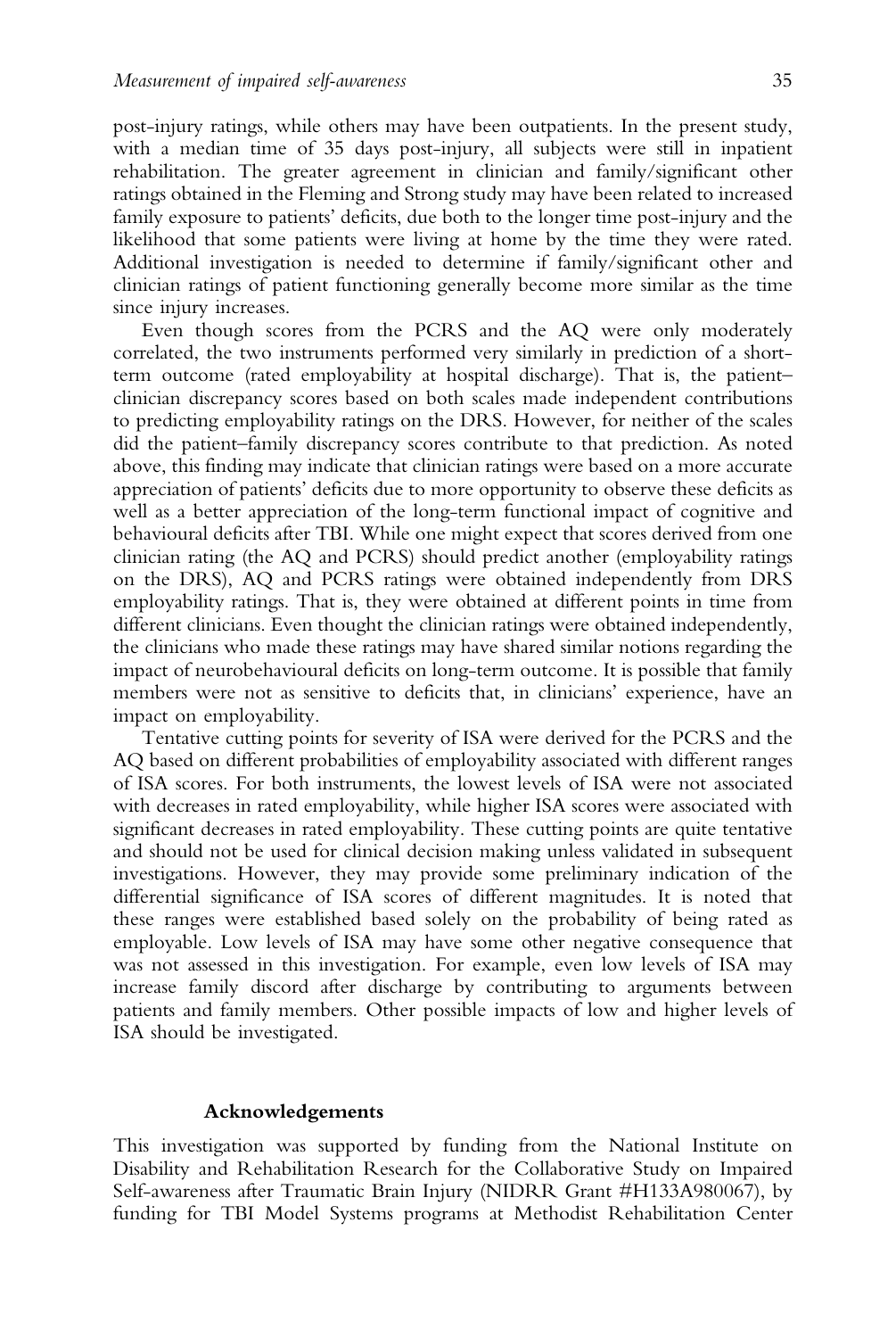(NIDRR Grant #H133A980035) and Moss Rehabilitation Research Institute (NIDRR Grant #H133A97033).

#### References

- 1. BEN-YISHAY, Y., RATTOK, J., LAKIN, P. et al.: Neuropsychologic rehabilitation: quest for a holistic approach. Seminars in Neurology, 5: 252–259,1985.
- 2. PRIGATANO, G. P., FORDYCE, D. J., ZEINER, H. K. et al.: Neuropsychological rehabilitation after brain injury (Baltimore: Johns Hopkins University Press),1986.
- 3. MCKINLAY, W. W. and BROOKS, D. N.: Methodological problems in assessing psychosocial recovery following severe head injury. Journal of Clinical Neuropsychology, 6: 87–99, 1984.
- 4. LAM, C. S., MCMAHON, B. T., PRIDDY, D. A. et al.: Deficit awareness and treatment performance among traumatic head injury adults. Brain Injury, 2: 235–242,1988.
- 5. MALEC, J. F. and MOESSNER, A. M.: Self-awareness, distress, and postacute rehabilitation outcome. Rehabilitation Psychology, 45: 227-241, 2001.
- 6. SHERER, M., HART, T., NICK, T. G. et al.: Early impaired self-awareness after traumatic brain injury. Archives of Physical Medicine and Rehabilitation, in press.
- 7. EZRACHI, O., BEN-YISHAY, Y., KAY, T. et al.: Predicting employment in traumatic brain injury following neuropsychological rehabilitation. Journal of Head Trauma Rehabilitation, 6: 71-84, 1991.
- 8. SHERER, M., BERGLOFF, P., LEVIN, E. et al.: Impaired awareness and employment outcome after traumatic brain injury. Journal of Head Trauma Rehabilitation, 13: 52-61, 1998.
- 9. SHERER, M., BERGLOFF, P., BOAKE, C. et al.: The Awareness Questionnaire: factor analysis structure and internal consistency. Brain Injury, 12: 63-68, 1998.
- 10. LEATHEM, J. M., MURPHY, L. J. and FLETT, R. A.: Self-and informant-ratings on the Patient Competency Rating Scale in patients with traumatic brain injury. Journal Clinical and Experimental Neuropsychology, 20: 694-705, 1998.
- 11. FLEMING, J. M., STRONG, J. and ASHTON, R.: Self-awareness of deficits in adults with traumatic brain injury: how best to measure. Brain Injury, 10: 1-15, 1996.
- 12. PRIGATANO, G. P., ALTMAN, I. M. and O'BRIEN, K. P.: Behavioral limitations that traumaticbrain-injured patients tend to underestimate. The Clinical Neuropsychologist, 4: 163-176, 1990.
- 13. FORDYCE, D. J. and ROUECHE, J. R.: Changes in perspectives of disability among patients, staff, and relatives during rehabilitation of brain injury. Rehabilitation Psychology, 31: 217–229, 1986.
- 14. FLEMING, J. and STRONG, J.: A longitudinal study of self-awareness: functional deficits underestimated by persons with brain injury. Occupational Therapy Journal of Research, 19: 3–17, 1999.
- 15. PRIGATANO, G. P., BRUNA, O., MATARO, M. et al.: Initial disturbances of consciousness and resultant impaired awareness in Spanish patients with traumatic brain injury. Journal of Head Trauma Rehabililitation, 13: 29–38,1998.
- 16. PRIGATANO, G. P. and ALTMAN, I. M.: Impaired awareness of behavioral limitations after traumatic brain injury. Archives of Physical Medicine and Rehabilitation, 71: 1058–1064,1990.
- 17. MALEC, J., ZWEBER, B. and DEPOMPOLO, R. W.: The Rivermead Behavioral Memory Test, laboratory neurocognitive measures, and everyday functioning. Journal of Head Trauma Rehabilitation, 5: 60–68,1990.
- 18. WALLACE, C. A. and BOGNER, J.: Awareness of deficits: emotional implications for persons with brain injury and their significant others. Brain Injury, 14: 549–562, 2000.
- 19. PRIGATANO, G. P., OGANO, M. and AMAKUSA, B.: A cross-cultural study on impaired selfawareness in Japanese patients with brain dysfunction. Neuropsychiatry, Neuropsychology, Behavioral Neurology, 10: 135-143, 1997.
- 20. PRIGATANO, G. P. and LEATHEM, J. M.: Awareness of behavioral limitations after traumatic brain injury: a cross-sectional study of New Zealand Maoris and non-Maoris. The Clinical Neuropsycholgist, 7: 123–135,1993.
- 21. SHERER, M., BOAKE, C, LEVIN, E. et al.: Characteristics of impaired awareness after traumatic brain injury. Journal of the International Neuropsychological Society, 4: 380–387,1998.
- 22. TEASDALE, G. and JENNETT, B.: Assessment of coma and impaired consciousness: a practical scale. Lancet, 81-83, July 13, 1974.
- 23. LEVIN, H. S. and EISENBERG, H. M.: Neurobehavioral outcome. Neurosurgery Clinics of North America, 2: 457-472, 1991.